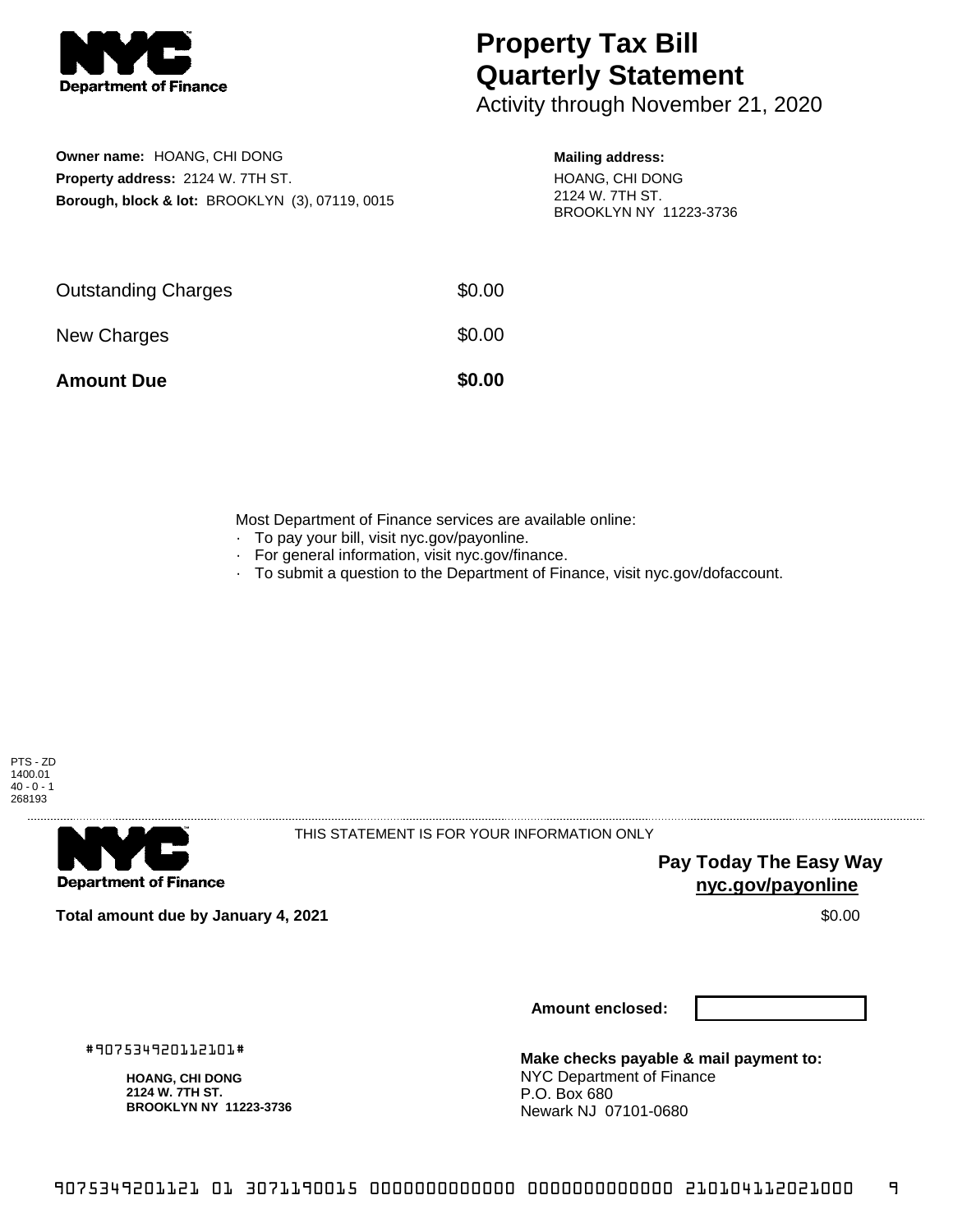

| <b>Previous Charges</b>                                                    |                               |            | Amount                         |
|----------------------------------------------------------------------------|-------------------------------|------------|--------------------------------|
| Total previous charges including interest and payments                     |                               | \$0.00     |                                |
| <b>Current Charges</b>                                                     | <b>Activity Date Due Date</b> |            | <b>Amount</b>                  |
| <b>Finance-Property Tax</b><br><b>Adopted Tax Rate</b><br>Payment Adjusted | 01/01/2021                    | 01/01/2021 | \$0.00<br>$$-15.74$<br>\$15.74 |
| <b>Total current charges</b>                                               |                               |            | \$0.00                         |
| <b>Tax Year Charges Remaining</b>                                          | <b>Activity Date</b>          | Due Date   | Amount                         |
| Finance-Property Tax<br><b>Adopted Tax Rate</b>                            |                               | 04/01/2021 | \$0.00<br>$$-15.74$            |
| <b>Early Payment Discount</b><br>Payment Adjusted                          | 01/01/2021                    | 04/01/2021 | \$0.16<br>\$15.58              |
| Total tax year charges remaining                                           |                               |            | \$0.00                         |
| <b>Overpayments/Credits</b>                                                | <b>Activity Date</b>          | Due Date   | Amount                         |
| <b>Credit Balance</b>                                                      |                               | 07/01/2020 | $$-31.32$                      |
| Total overpayments/credits remaining on account                            |                               |            | \$31.32                        |

You must apply for a refund or a transfer of credits resulting from overpayments within six years of the date of **the overpayment or credit. Please note that overpayments and credits are automatically applied to unpaid taxes.**

## **Home banking payment instructions:**

- 1. **Log** into your bank or online bill pay website.
- 2. **Add** the new payee: NYC DOF Property Tax. Enter your account number, which is your boro, block and lot, as it appears here: 3-07119-0015 . You may also need to enter the address for the Department of Finance. The address is P.O. Box 680, Newark NJ 07101-0680.
- 3. **Schedule** your online payment using your checking or savings account.

## **Did Your Mailing Address Change?** If so, please visit us at **nyc.gov/changemailingaddress** or call **311.**

When you provide a check as payment, you authorize us either to use information from your check to make a one-time electronic fund transfer from your account or to process the payment as a check transaction.